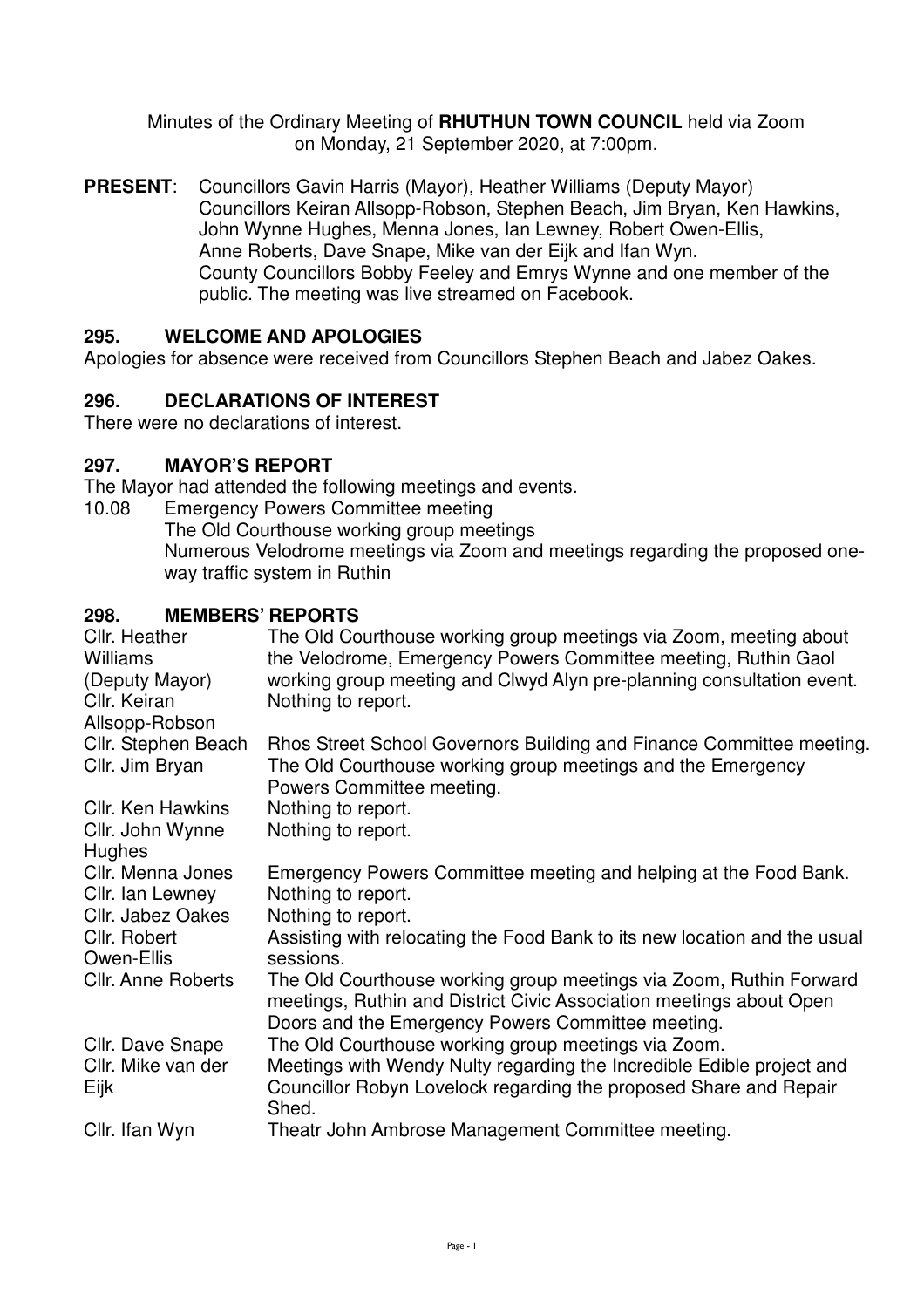# **298. RUTHIN COUNTY COUNCILLOR REPORTS**

Councillors Bobby Feeley and Emrys Wynne had submitted written reports.

## **299. MINUTES OF THE PREVIOUS ORDINARY MEETING**

**RESOLVED***: that the minutes of the meeting held on 13 July 2020 be confirmed as a correct record.* 

## **300. MATTERS ARISING**

There were no matters arising.

## **301. MINUTES OF THE EMERGENCY POWERS COMMITTEE**

Members considered the minutes of the meeting held on 12 August 2020. **RESOLVED***: to receive the minutes of the meeting held on 12 August 2020.* 

### **302. MINUTES OF THE STAFFING SUB-COMMITTEE**

Members considered the minutes of the meeting held on 14 September 2020. **RESOLVED***: to receive the minutes of the meeting held on 14 September 2020.*

### **303. MINUTES OF THE AMENITIES MEETING**

Members considered the minutes of the meeting held on 14 September 2020. **RESOLVED***: to receive the minutes of the meeting held on 14 September 2020.*

### **304. MINUTES OF THE PLANNING AND DEVELOPMENT COMMITTEE**

Members considered the minutes of the meeting held on 14 September 2020. **RESOLVED***: to receive the minutes of the meeting held on 14 September 2020.*

### **305. PRESENTATION REGARDING PROPOSED SHARE AND REPAIR SHED SCHEME**

The Mayor welcomed Councillor Robyn Lovelock from Llangollen Town Council to the meeting. Details regarding the scheme had been shared with members prior to the meeting and Councillor Lovelock provided a brief overview. Members were invited to ask questions. Members asked how the items would be booked, testing of the items, insurance and liability for the items and level of revenue funding required and voiced concerns that the venture would disadvantage local businesses. Councillor Lovelock was thanked for her time and input. **RESOLVED***: to set up a small working party comprising of Councillors John Wynne Hughes, Anne Roberts and Mike van der Eijk to look at the proposals in detail and to report back to the next meeting of the Amenities Committee on 5 October 2020.* 

# **306. UPDATE ON THE OLD COURTHOUSE**

The Mayor reported that the Working Group had met and agreed, in light of continuing Covid-19 restrictions, that the venue could not be hired at present. The final items of refurbishment work had been completed. The Old Courthouse Manager had requested a reduction in hours from 22.5 hours a week to 15 hours a week from 1 October to 31 January initially and there were no objections from working group members.

**RESOLVED***: to note the update and to agree to the recommendation to approve the Old Courthouse Manager's request for a reduction in hours, to be reviewed at the end of January 2021.* 

### **307. UPDATE REGARDING THE NORTH WALES VELODROME**

The Mayor stated that a meeting had been held with Jones Bros. Ltd civil engineering company, who had agreed to provide costings for construction of a velodrome on the preferred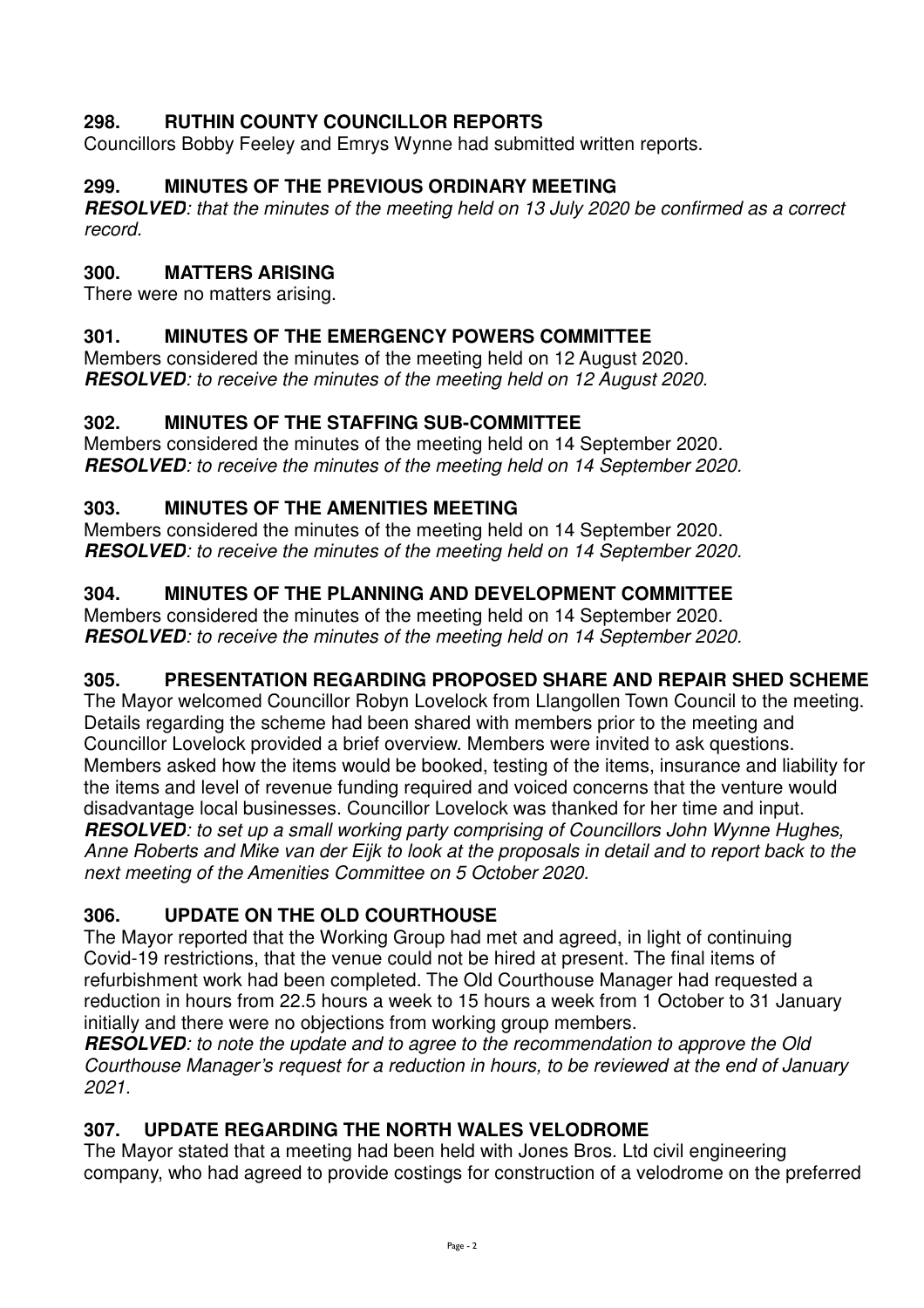site at Glasdir on an 'in kind' basis. A letter had been received from Welsh Cycling confirming Ruthin as the preferred site for the North Wales Velodrome and a press release would be issued later in the week.

**RESOLVED***: to welcome the confirmation letter and the work on the costings to be undertaken by Jones Bros. Ltd.* 

# **308. UPDATE REGARDING RUTHIN GAOL**

The Deputy Mayor outlined the discussions by the Ruthin Gaol Working Group, who wanted to develop the Gaol as a visitor attraction and make more use of 46 Clwyd Street as a free entry museum/exhibition area, to encourage more visitors in the paid for gaol area. Councillor Emrys Wynne added that the three Ruthin ward members on Denbighshire County Council were opposed to the Archives moving from Ruthin, and had insisted that a family history research facility be retained at 46 Clwyd Street, should the bid for funding to move the Archives to a new purpose built premises in Mold be successful.

**RESOLVED***: to note the update.*

## **309. REQUEST FOR FINANCIAL ASSISTANCE**

Members were requested to considered requests for financial assistance from Ruthin Swimming Club and the Share and Repair Shed scheme.

**RESOLVED***: to provide the requested financial assistance of £500 to Ruthin Swimming Club and to defer a decision on the Share and Repair Shed scheme until the working party had looked at the proposals in detail and reported back to the Amenities Committee.* 

## **310. REQUEST FROM ROTARY CLUB OF RUTHIN**

Members considered a request form the Rotary Club of Ruthin to illuminate the Old Courthouse in purple to highlight the Purple for Polio campaign, from 26 – 31 October. **RESOLVED***: to approve illuminating the Old Courthouse in purple to highlight the above cause.* 

### **311. RESIGNATION OF A TOWN COUNCILLOR**

The Mayor read a letter from Councillor Keiran Allsopp-Robson tendering his resignation due to family commitments making him unable to focus on town council matters. Members thanked Councillor Allsopp-Robson for his contribution during his membership of the Council and requested that a formal letter of thanks be sent. Councillor Allsopp-Robson thanked his fellow members and the Clerk for their support and friendship during his period as a Councillor. **RESOLVED***: to accept the resignation, notify Denbighshire County Council's Electoral Services officer, publish the casual vacancy notice and send a thank you letter to Councillor Allsopp-Robson for his contribution to Ruthin Town Council.* 

### **312. INTERNAL AUDIT**

Members were informed that both the Internal and External Audit processes had been delayed due to the Covid-19 lockdown, but were now progressing. A member requested that a meeting of the Financial Scrutiny Sub-committee be convened and it was agreed that this could be undertaken remotely.

**RESOLVED***: to receive the update.* 

### **313. FINANCIAL STATEMENTS**

Members were requested to receive and approve the financial statements for the periods ending 31 July and 31 August 2020. A request was made for the reserve funds transferred to be updated in the next financial statement.

**RESOLVED***: to receive and approve the financial statements for the period ending*